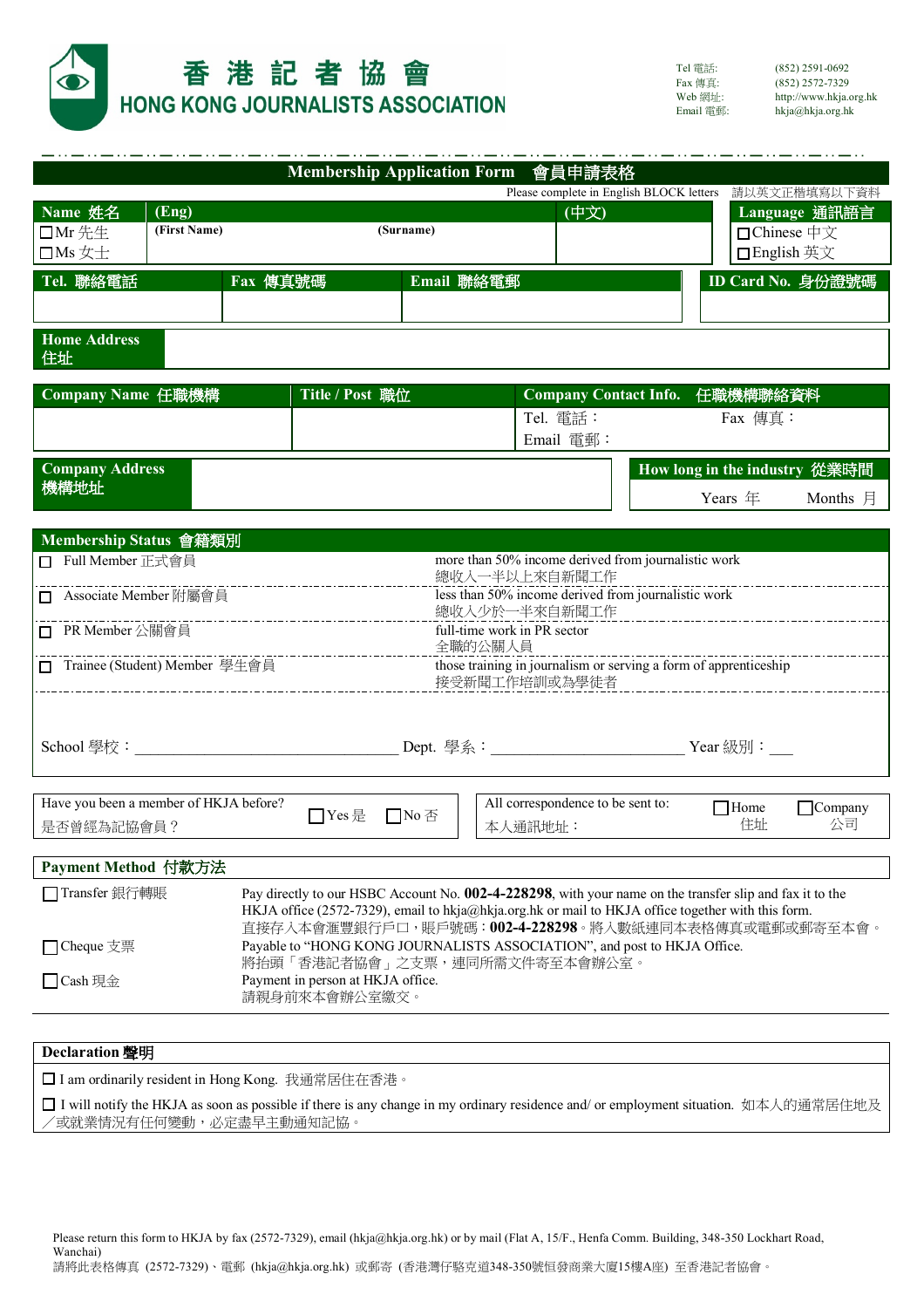| An applicant for membership must have the endorsement of at least one HKJA member.<br>Members should abide by the rules set out in the HKJA constitution. |                |  |                            |  |  |  |  |  |  |
|-----------------------------------------------------------------------------------------------------------------------------------------------------------|----------------|--|----------------------------|--|--|--|--|--|--|
| 申請人須經本會會員作介紹人,方能處理有關申請。會員必須承諾遵守香港記者協會會章內所訂立的條款。                                                                                                           |                |  |                            |  |  |  |  |  |  |
|                                                                                                                                                           |                |  |                            |  |  |  |  |  |  |
| <b>Sponsor's Name</b>                                                                                                                                     | Membership No. |  | <b>Sponsor's Signature</b> |  |  |  |  |  |  |
| 介紹人姓名                                                                                                                                                     | 會員編號           |  | 介紹人簽名                      |  |  |  |  |  |  |
|                                                                                                                                                           |                |  |                            |  |  |  |  |  |  |
|                                                                                                                                                           |                |  |                            |  |  |  |  |  |  |
|                                                                                                                                                           |                |  |                            |  |  |  |  |  |  |
|                                                                                                                                                           |                |  |                            |  |  |  |  |  |  |
| <b>Applicant's Signature</b>                                                                                                                              |                |  | Date                       |  |  |  |  |  |  |
| 申請人簽名                                                                                                                                                     |                |  | 日期                         |  |  |  |  |  |  |
|                                                                                                                                                           |                |  |                            |  |  |  |  |  |  |
|                                                                                                                                                           |                |  |                            |  |  |  |  |  |  |
|                                                                                                                                                           |                |  |                            |  |  |  |  |  |  |
|                                                                                                                                                           |                |  |                            |  |  |  |  |  |  |
|                                                                                                                                                           |                |  |                            |  |  |  |  |  |  |
|                                                                                                                                                           |                |  |                            |  |  |  |  |  |  |

# **HKJA Membership Guidelines** 申請入會須知

#### I. Documents Required 申請文件

- 1. Your business card and a passport photo (soft or hard-copy) 工作名片及證件相片(數碼相片或硬照)
- 2. For freelance journalists, please provide copies of your published articles in the latest 12 months. Printed version, photocopy version or link will be fine.
	- 自由撰稿人請提供最近一年已刊出的作品。印刷本、列印本或報道的超連結均可。
- 3. For students, please provide a photocopy of your student card. 學生請提供學生證副本。

#### II. Membership and Annual Subscriptions 會籍及年費

- 4. Membership last for one year. 會籍為期一年。
- 5. For Full / Associate / PR member renewing membership, the yearly subscription is **HK\$200**. 正式 / 附屬 / 公關會員申請續會,年費為港幣 **200** 元。
- 6. Student yearly subscription is **HK\$50**. 學生會員年費為港幣 **50** 元。

### III. Press Card 記者證

- 7. A Full Member can apply for the HKJA Press Card and IFJ Press Card, subjected to the approval of the Executive Committee. 正式會員可申請香港記者協會記者證及國際記者聯會記者證,有關申請須經執委會審批。
- 8. For HKJA Press Card, the application fee is **HK\$50** and a JPEG format digital photograph is required. Please contact us for the application form. 申請香港記者協會記者證,費用為**港幣 50 元**,需提供數碼照片一張。請聯絡本會辦事處索取申請表 格。
- 9. For IFJ Press Card, the application fee is **HK\$600**. Please submit a JPEG format digital photograph and your HKID Card photocopy together with the application form. Please contact us for the form. 申請國際記者聯會記者證,費用為港幣 **600** 元,需提供數碼照片一張及身份證影印本。請聯絡本會辦 事處索取申請表格。